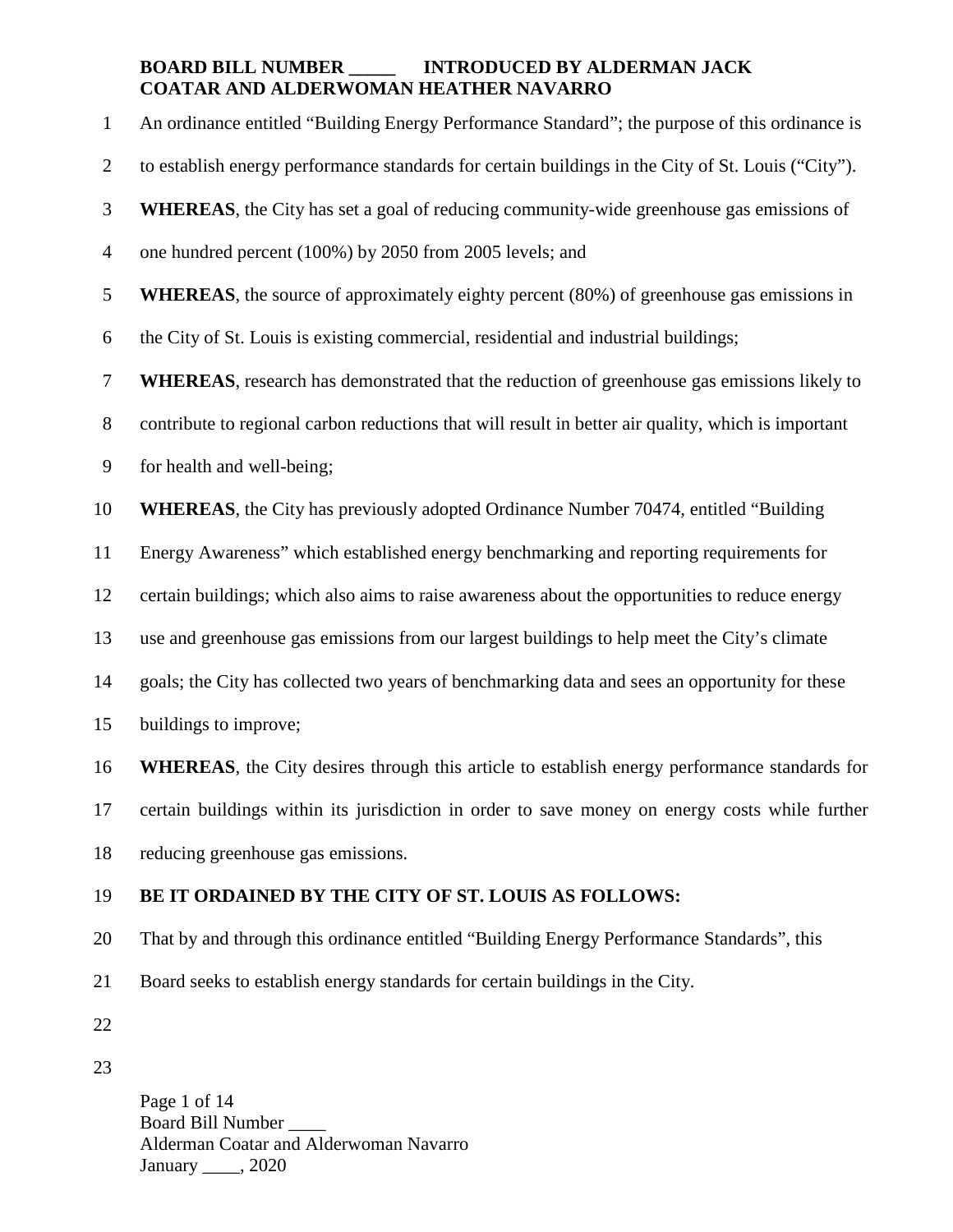### 1 **SECTION ONE. Purpose and Policy.**

- 2 The purpose of this ordinance is the establishment of building energy performance standards for
- 3 municipal, commercial, institutional, and multi-family properties that have a total combined floor
- 4 area of 50,000 square feet or above within the City.

## 5 **SECTION TWO. Definitions.**

- 6 Unless the context specifically indicates otherwise, the meaning of terms used in this article shall
- 7 be as follows:
- 8 (a) "Commissioner" means the City of St. Louis Building Commissioner, or the
- 9 Commissioner's designee.
- 10 (b) "Building Division" means the Division of Building and Inspection of the Department of
- 11 Public Safety of the City of St. Louis;
- 12 (c) "Owner" means any of the following:
- 13 (1) An individual or entity possessing title to a covered property;
- 14 (2) The net lessee in the case of a property subject to a triple net lease;
- 15 (3) The board in the case of a condominium;
- 16 (4) The board in the case of a cooperative apartment corporation; or
- 17 (5) An agent authorized, in writing on file with the Commissioner, to act on behalf of
- 18 any of the above.
- 19 (d) "Person" means any individual, partnership, co-partnership, firm, company,
- 20 corporation, association, joint stock company, trust, estate, governmental entity or any other
- 21 legal entity, or their legal representatives, agents or assigns. This definition includes all federal,
- 22 state or local governmental entities.

Page 2 of 14 Board Bill Number \_\_\_\_ Alderman Coatar and Alderwoman Navarro January 2020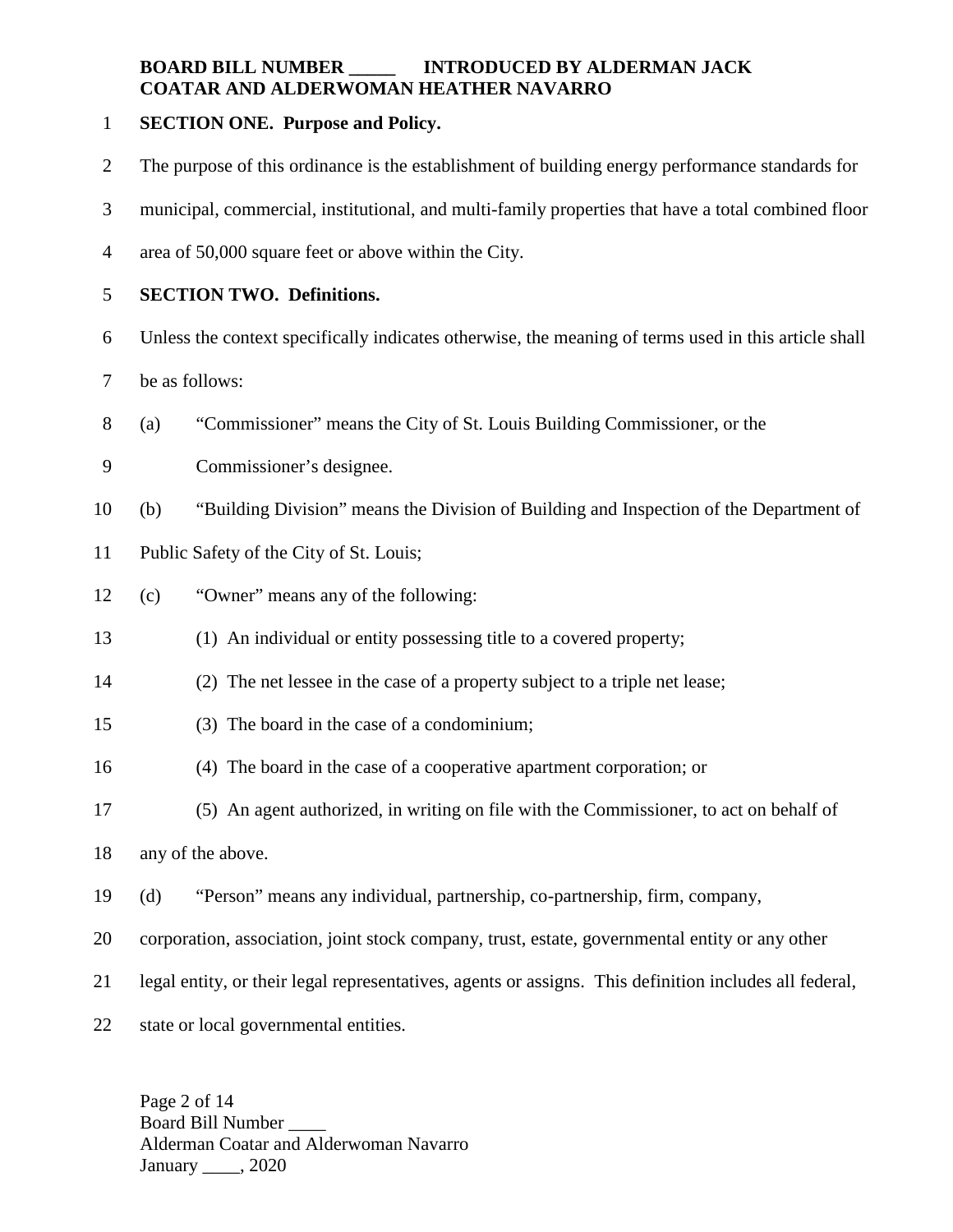1 (e) "Condominium" means a site that combines separate ownership of individual units with

2 common ownership of other elements such as common areas.

3 (f) "Covered property" means a building that is greater than or equal to 50,000 gross square 4 feet in total combined floor area. The term "covered property" shall not include any building 5 owned by the State of Missouri or the federal government, though they are encouraged to comply 6 voluntarily.

7 (g) "Energy" means electricity, natural gas, steam, hot water, chilled water, biomass or fuel

8 oil delivered to the covered property or generated on-site for purposes of providing heating,

9 cooling, lighting, water heating, or for powering or fueling other end-uses captured by the

10 ENERGY STAR Portfolio Manager.

11 (h) "Site energy use" means the annual amount of all the energy a property consumes on-site.

12 (i) "Site energy use intensity (EUI)" means the site energy use divided by the gross floor

13 area of the property.

14 (j) "Weather normalized site energy" means the energy use a property would have consumed

15 during 30-year average weather conditions as calculated by ENERGY STAR Portfolio Manager

16 or an alternative system or tool approved by the Building Commissioner.

17 (k) "ENERGY STAR Portfolio Manager" means the web-based tool developed and

18 maintained by the U.S. Environmental Protection Agency to track and assess the relative energy

19 performance of buildings nationwide. An alternative system or tool may be approved by the

20 Commissioner.

21 (l) "Financial hardship" (of a property) means a property that:

22 1. had arrears of property taxes or water or refuse charges that resulted in the property's

23 inclusion, within the prior two (2) years, on the city's annual tax lien sale list; or

Page 3 of 14 Board Bill Number \_\_\_\_ Alderman Coatar and Alderwoman Navarro January 2020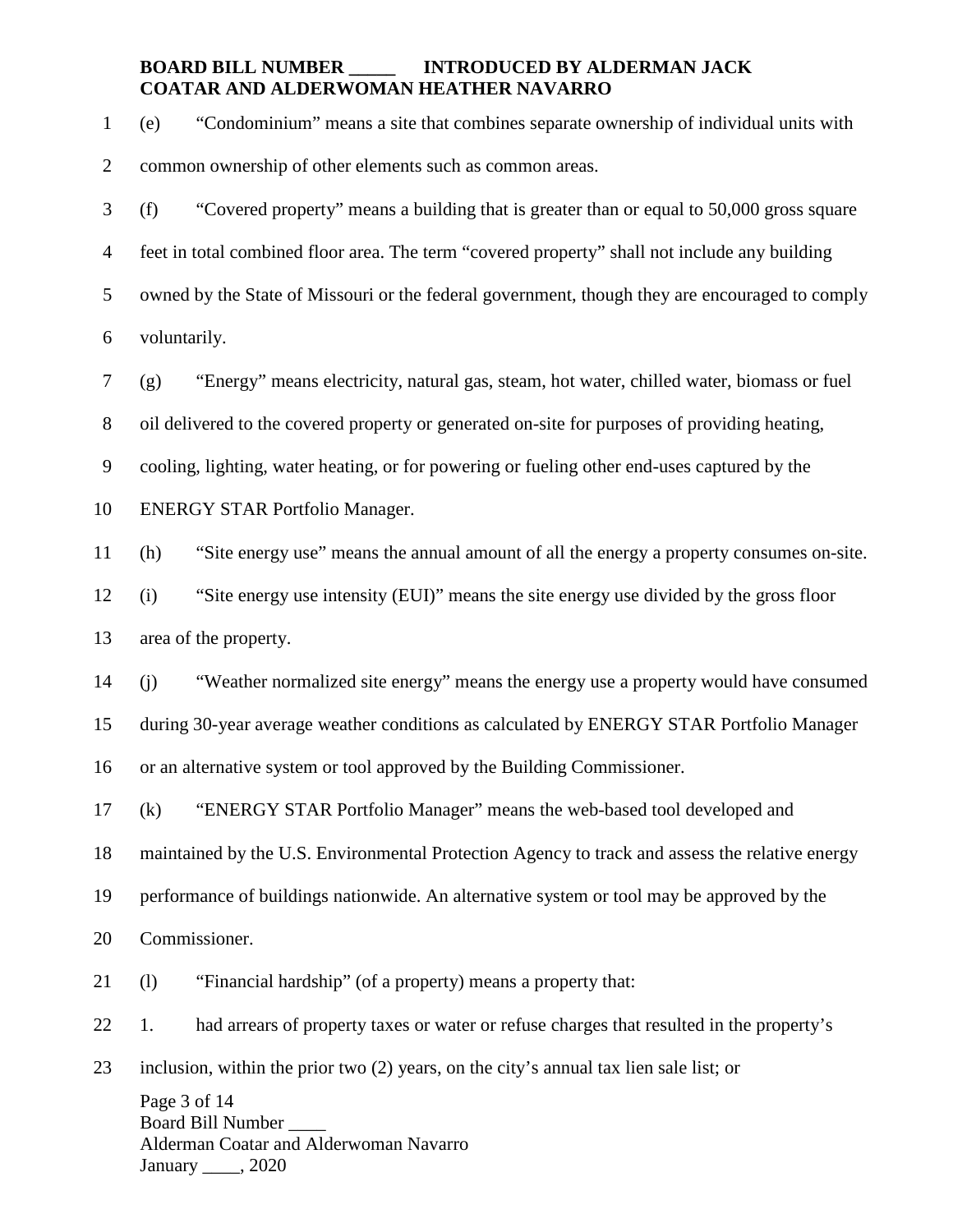- 1 2. has a court appointed receiver in control of the asset due to financial distress; or
- 2 3. is owned by a financial institution through default by the borrower; or
- 3 4. gas been acquired by a deed in lieu of foreclosure; or
- 4 5. has a senior mortgage subject to a notice of default.
- 5 (m) "Communications infrastructure" means facilities used to house equipment to deliver
- 6 electronic communications services, including voice, broadband, data and video services.

# 7 **SECTION THREE Applicability.**

8 This article shall apply to municipal, commercial, institutional, and multi-family

- 9 buildings 50,000 square feet or above within the City of St. Louis.
- 10 (1) "Covered property" means a building that is greater than or equal to 50,000 gross
- 11 square feet in total combined floor area including:
- 12 (a) a building that is owned by the City or for which the City regularly pays all or a
- 13 majority of the annual energy bills; or
- 14 (b) a building that is held in the condominium form of ownership that is governed by
- 15 the same board, and that is greater than or equal to 50,000 gross square feet in total
- 16 combined floor area.
- 17 **SECTION FOUR. Standards and Compliance.**

18 The City shall establish energy performance standards for covered buildings in the City. The

- 19 following standards regarding building energy performance shall be for property types outlined
- 20 in the Applicability Section:
- 21 (a) Standards for each property type will be set by May 4, 2021 through a stakeholder
- 22 engagement process overseen by the Building Energy Improvement Board. Standards will be

Page 4 of 14 Board Bill Number \_\_\_\_ Alderman Coatar and Alderwoman Navarro January 2020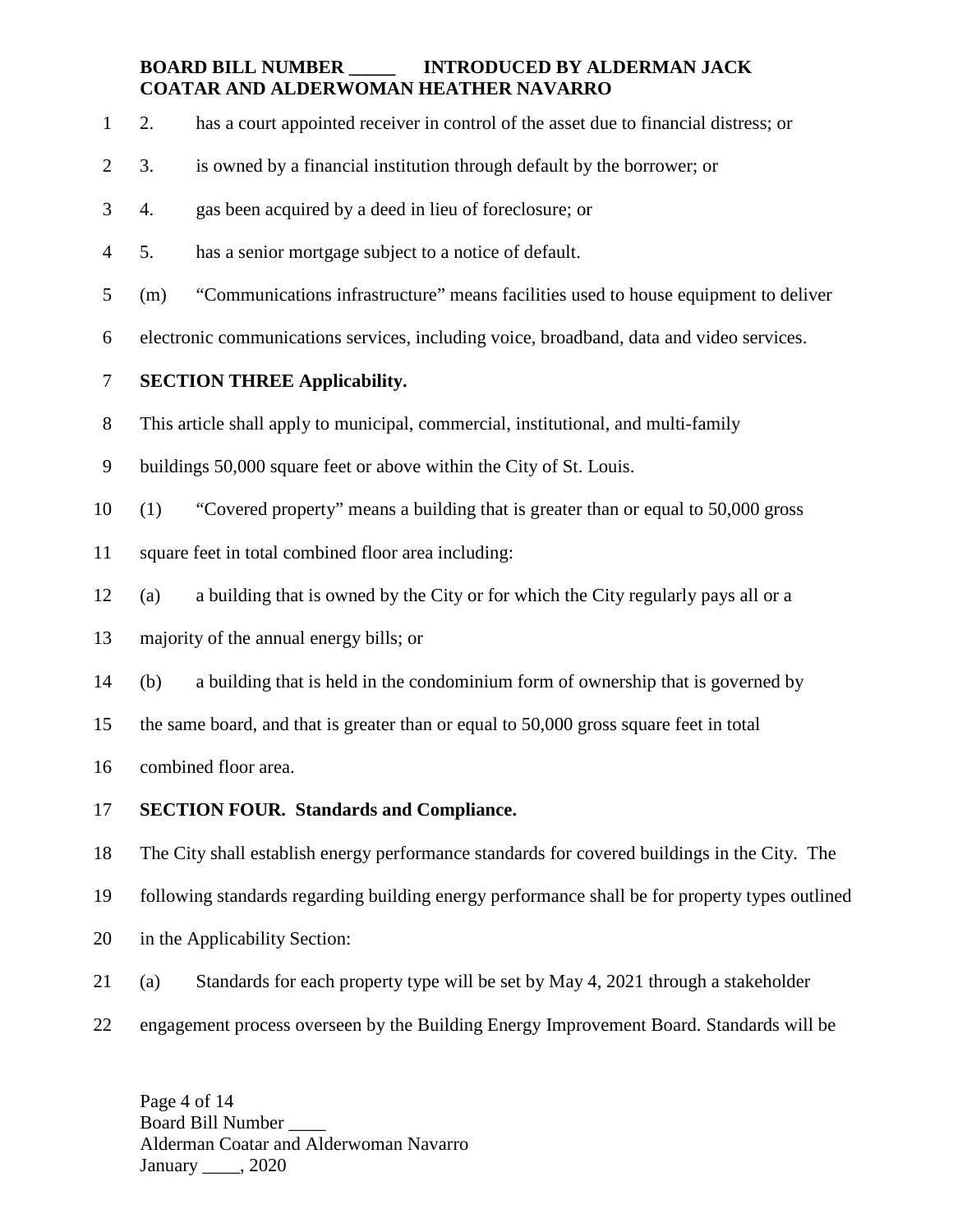Page 5 of 14 Board Bill Number \_\_\_\_ 1 revised no later than every four years. Standards will be set no lower than the 65th percentile by 2 property type. The chief performance metric will be site energy use intensity (EUI). 3 (i) The Building Division shall establish data verification requirements for each four-4 year compliance cycle. 5 (ii) The building energy performance standard shall be no lower than the 65th 6 percentile of site energy use intensity (EUI) for buildings of each property type collected 7 through benchmarking reporting from ENERGY STAR Portfolio Manager. 8 (iii) To the extent practical, target site EUIs by property type will be based on local 9 buildings' benchmarking data. 10 (iv) If building owners believe that due to unusual circumstances they will be unable 11 to meet the building energy performance standards established by the City by the 12 deadline or exceptionally burdened by doing so, then they may propose and present an 13 alternative compliance plan for consideration by the Building Energy Improvement 14 Board for approval. 15 (b) Building owners will comply through the existing benchmarking reporting 16 process, which uses ENERGY STAR Portfolio Manager as the reporting tool. 17 (c) Compliance Cycles. 18 (i) Performance standards will be set by May 4, 2021 by the Building Energy 19 Improvement Board and revised every four years thereafter. 20 (ii) First Building Energy Performance Standards shall be approved no later than May 21 4, 2021. First Building Energy Performance Standard compliance cycle shall begin on the 22 day the standards are approved and end four years after that day, May 4, 2025. 23 (d) Compliance Pathways.

Alderman Coatar and Alderwoman Navarro January 2020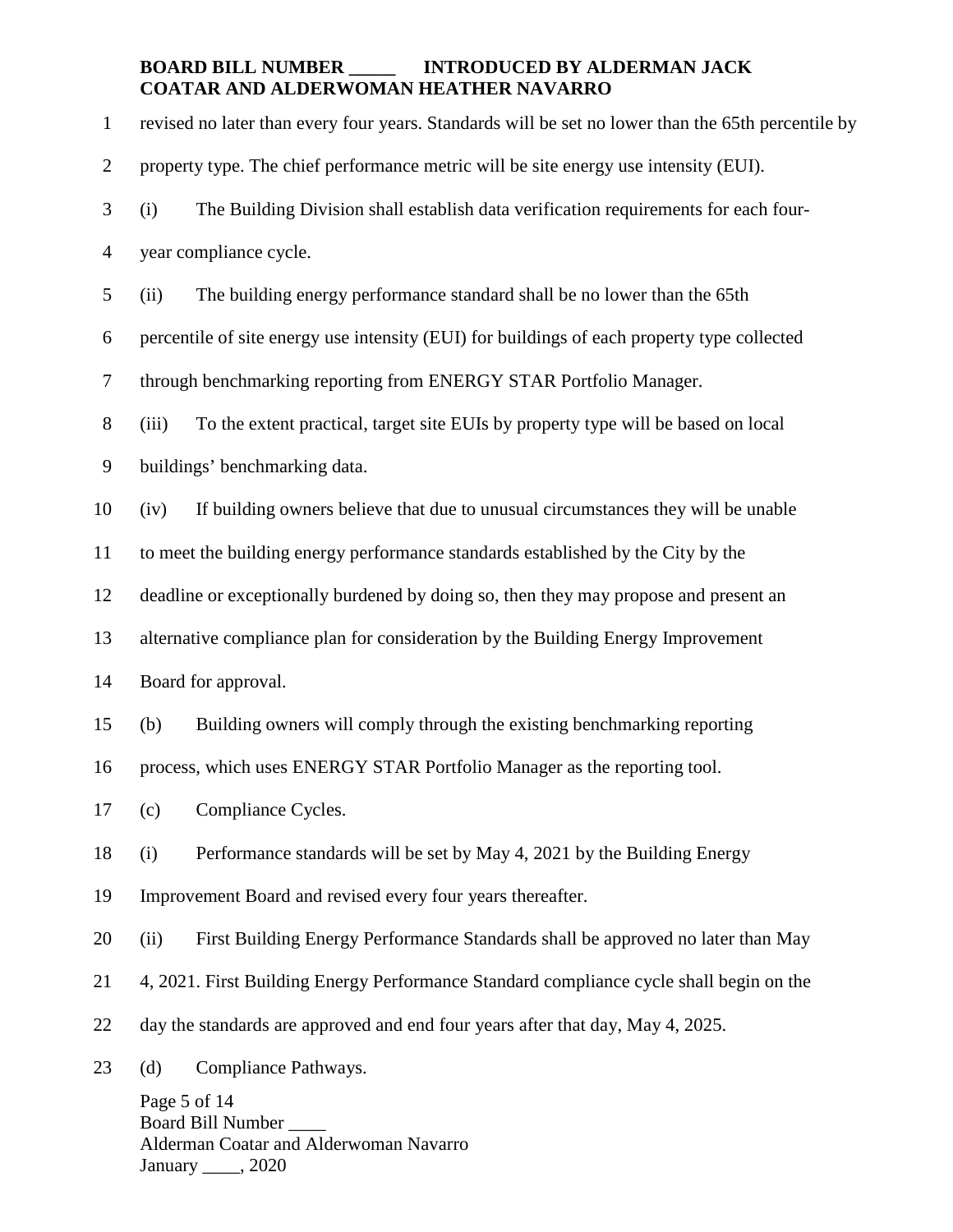1 (i) Buildings that meet their respective building energy performance standard within

- 2 the four-year compliance cycle are compliant.
- 3 (ii) Buildings performing below the building energy performance standard or whose
- 4 owners believe that due to unusual circumstances they will be unable to meet the building
- 5 energy performance standards established by the City by the deadline or exceptionally
- 6 burdened by doing so, may conduct the following:
- 7 (1) presenting an alternative compliance plan for consideration and approval by the
- 8 Building Energy Improvement Board that can begin implementation no later than one
- 9 year before the end of the first compliance cycle; or
- 10 (2) make an alternative compliance payment to the Building Division or daily
- 11 ordinance violation, as determined by the Building Division.
- 12 (e) The Building Energy Improvement Board will create a pathway for buildings that
- 13 benefit from deep energy improvements and achieve energy performance well beyond the
- 14 required performance standard to be in compliance for fifteen (15) years.

### 15 **SECTION FIVE. Building Energy Improvement Board.**

- 16 **(1) Board.**
- 17 There is hereby established a Building Energy Improvement Board (hereinafter,
- 18 "Building Energy Improvement Board" or "Board"), consisting of nine (9) members
- 19 appointed by the Mayor. At least six (6) members of the Board shall be residents of the
- 20 City of Saint Louis.
- 21 **(2) Board Composition and Authority.**
- 22 Within sixty (60) days of the applicability date of this title, the Building Energy
- 23 Improvement Board shall be established, which shall:

Page 6 of 14 Board Bill Number \_\_\_\_ Alderman Coatar and Alderwoman Navarro January 2020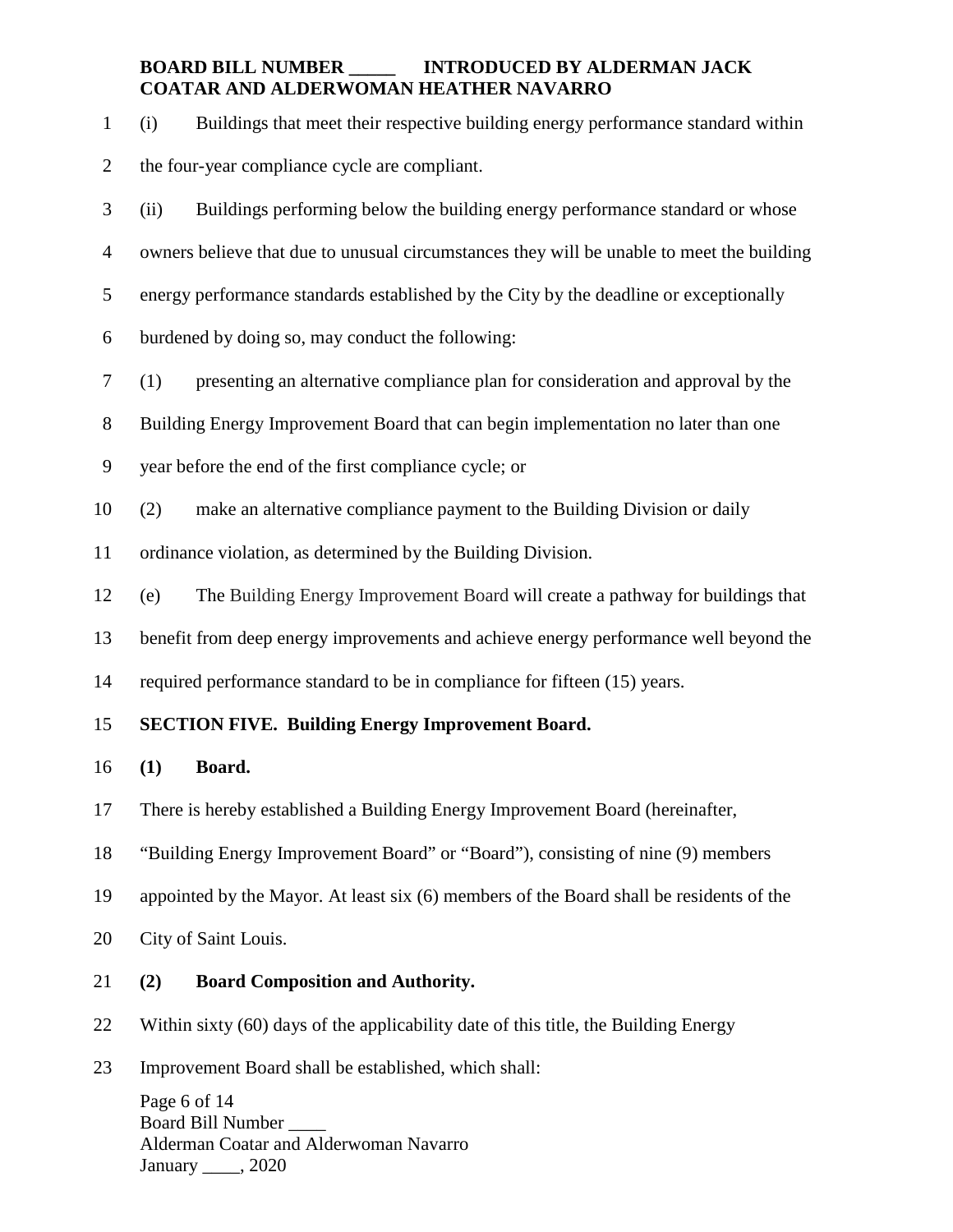- 1 (a) Establish and approve building energy performance standards by property type for each
- 2 compliance cycle, as recommended by the Building Division;
- 3 (b) Review and, as necessary, recommend amendments to proposed regulations issued by the
- 4 Building Division;
- 5 (c) Recommend complementary programs or policies;
- 6 (d) Review appeals regarding any action(s) taken due to this ordinance and the Building
- 7 Energy Awareness Ordinance (Ordinance No. 70474);
- 8 (e) Review alternative compliance plans submitted and make recommendations for approval
- 9 or denial by the Building Division; and
- 10 (f) Provide sample alternative compliance plans to meet building energy performance
- 11 standards.
- 12 The Building Energy Improvement Board shall be comprised of representatives, or their
- 13 designees, from the following possible entities:
- 14 (a) Building Division;
- 15 (b) local utilities;
- 16 (c) providers of energy efficiency or renewable energy services;
- 17 (d) affordable and/or multi-family housing sector;
- 18 (e) tenant(s) of affordable housing;
- 19 (f) labor;
- 20 (g) technical building design professionals;
- 21 (h) environmental/sustainability-focused non-profits; and
- 22 (i) owners/operators of commercial buildings.

Page 7 of 14 Board Bill Number \_\_\_\_ Alderman Coatar and Alderwoman Navarro January 2020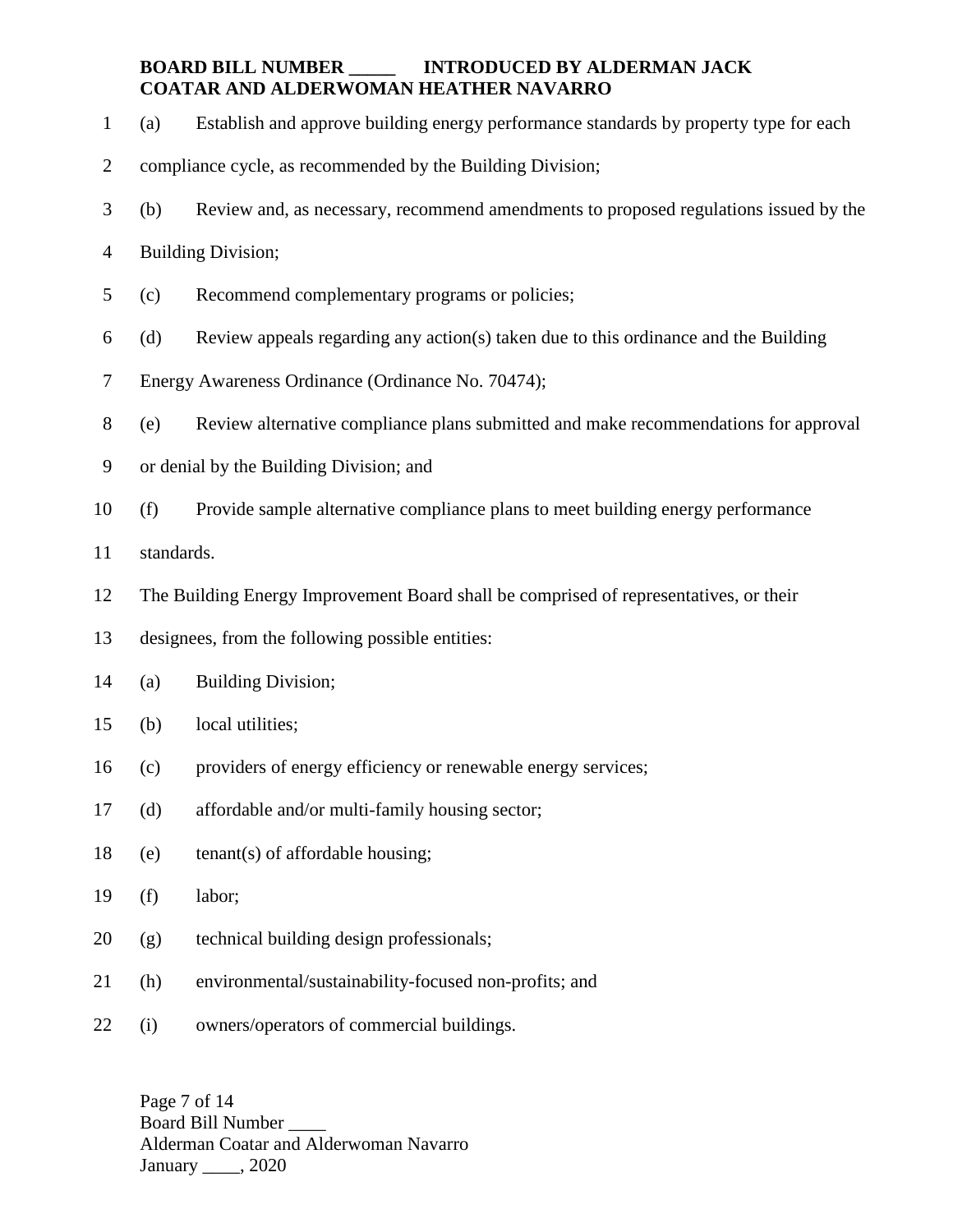1 A technical subcommittee shall also be established by the Building Division and charged with 2 reviewing and acting on alternative compliance plans and shall consist of at least eighty percent 3 (80%) technical experts. Members of the technical subcommittee may also be members of the 4 Building Energy Improvement Board. The decision(s) of the technical subcommittee can be 5 appealed to the full Building Energy Improvement Board. 6 **(3) Alternates to Board.**

7 The alternates shall have all power, protection, and stipends as the regular board

8 members in accordance with City of St. Louis Civil Service protection. The alternates

9 shall be appointed by the Mayor.

10 **(4) Term of Office.** 

11 All appointments and subsequent appointments shall be for a term of four (4) years and 12 shall expire on the anniversary of the date of the original term, except appointments to fill 13 vacancies which shall be for the unexpired term. Terms for first appointments will be 14 staggered. Members whose appointed terms have expired shall be permitted to continue 15 to serve until reappointed or replaced by a new appointee.

16 **(5) Procedures.**

17 The Board shall elect one of its members as chair who shall serve as such during the 18 remainder of the calendar year or until a successor is elected. The Board shall from time 19 to time adopt rules and regulations as shall be reasonably necessary to govern its 20 procedure and to carry into effect the provisions of this article. These rules and 21 regulations shall be available for review at the office of the Secretary to the Board during 22 normal working hours. It shall be unlawful for any appellant or appellant's representative

Page 8 of 14 Board Bill Number \_\_\_\_ Alderman Coatar and Alderwoman Navarro January 2020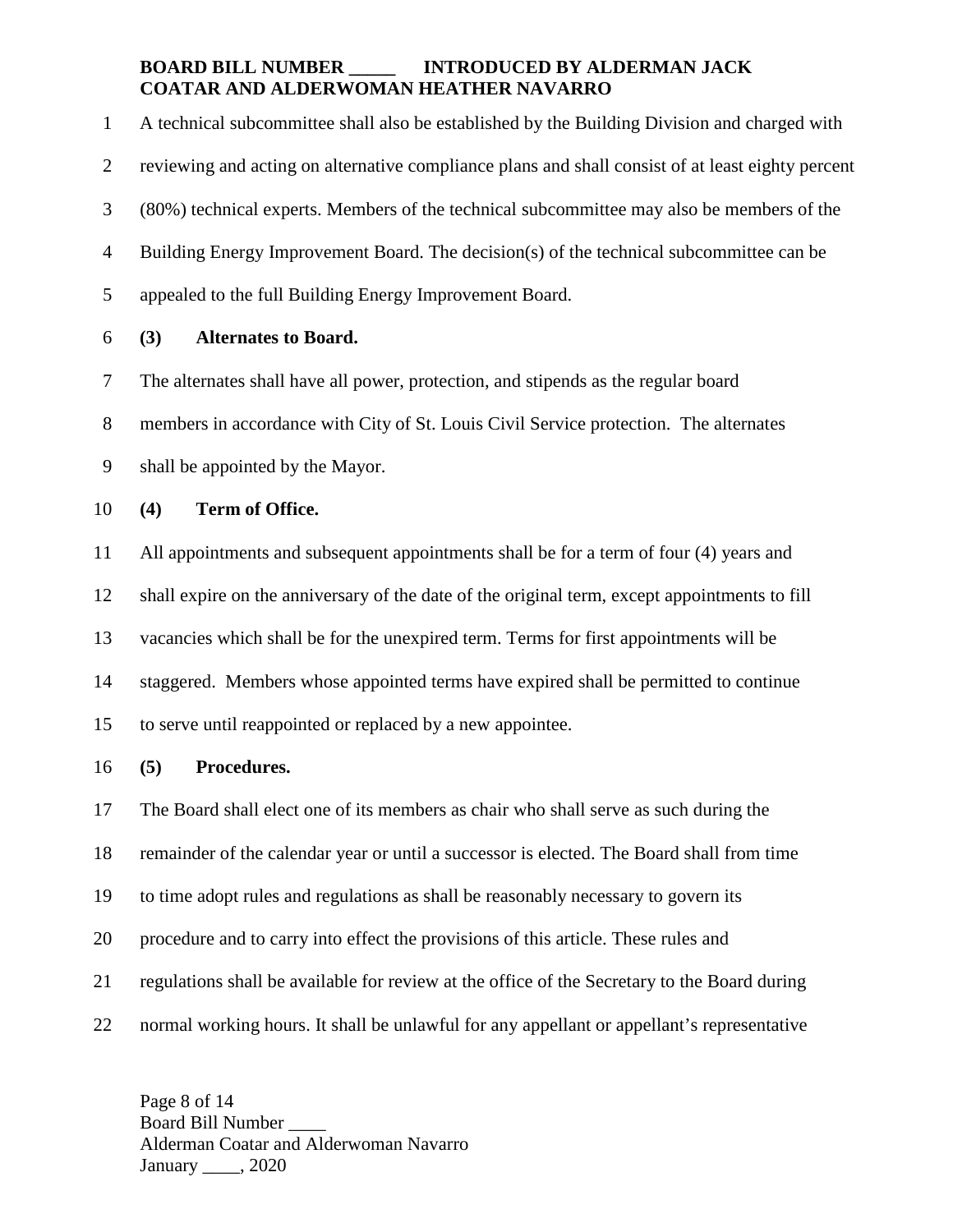1 to contact any member of the board on any matter that is pending or scheduled to be

2 heard by the Board.

#### 3 **(6) Compensation.**

4 The Building Energy Improvement Board members and technical subcommittee

5 members shall be compensated for services rendered on a per meeting basis as

6 established by rulemaking and subject to budgeted funds availability. Budgeted funds

7 will be paid from the Building Division.

#### 8 **(7) Meetings; Witnesses; Minutes.**

9 (a) Meetings of the Board shall be held at the call of the chair and at such other times as the 10 Board shall permit by its rules. The chair, or in the chair's absence, the acting chair, shall 11 administer oaths. The Board shall act by a majority vote and a quorum shall consist of at least 5 12 members.

13 (b) All hearings shall be conducted in accordance with the provisions of the Missouri

14 Administrative Procedure Act. All testimony shall be given under oath or affirmation. The

15 Board Chair or Secretary to the Board may issue subpoenas to secure the attendance and

16 testimony of relevant witnesses and the production of relevant documents.

17 (c) The Board shall keep minutes of its proceedings showing the vote of each member on 18 each question, or if absent or failing to vote, indicating such fact, and shall keep records of its 19 examinations of witnesses and other official acts. Transcripts of hearings shall be permitted to 20 be kept in the custody of the court reporter and need not be transcribed unless requested. The 21 party requesting the transcripts shall pay all costs of such transcripts required including a file 22 copy for the Board, one for the Building Division, and one for the Board's legal staff.

#### 23 **(8) Exemptions**

Page 9 of 14 Board Bill Number \_\_\_\_ Alderman Coatar and Alderwoman Navarro January 2020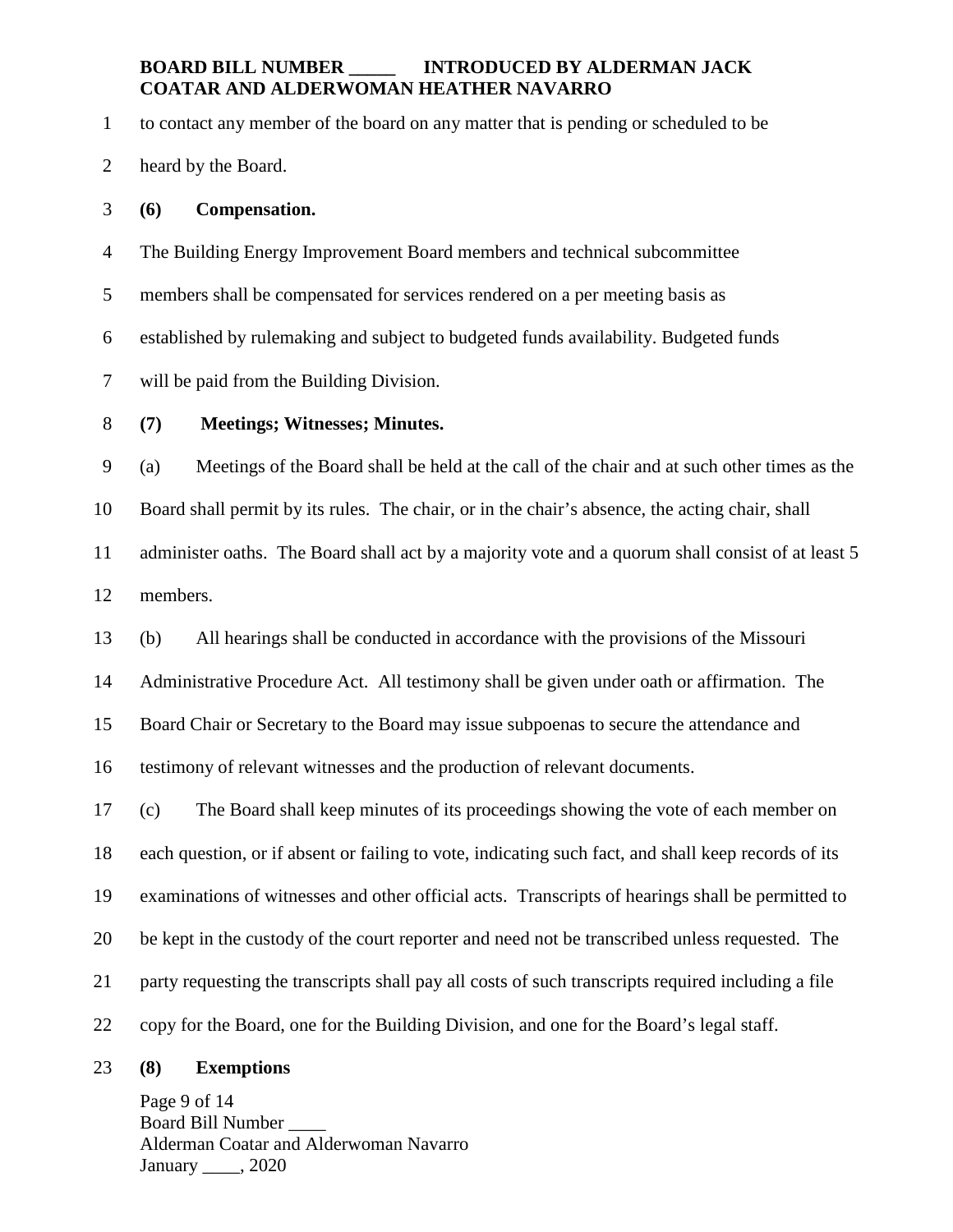1 The Board may grant an extension of the performance standard submission date or an 2 exemption from the building energy performance standard requirement to the owner of a 3 covered property that submits a request, together with documentation, in a form 4 prescribed by the Board's rule, at least ninety (90) days prior to any building energy 5 performance standard submission deadline, if the appellant meets any of the following 6 criteria: 7 (a) a demolition permit was issued during the prior calendar year, provided that 8 demolition work has commenced and energy-related systems have been significantly 9 compromised; 10 (b) the Building Energy Improvement Board determines that due to special 11 circumstances unique to the applicant's facility and not based on a condition caused by 12 actions of the applicant, strict compliance with provisions of this ordinance would cause 13 financial hardship or would not be in the public interest; 14 (c) the property is primarily used for manufacturing or other industrial purposes for 15 which benchmarking results would not meaningfully reflect covered property energy use 16 characteristics due to the intensive use of process energy; 17 (d) the property is primarily used for communications infrastructure; or 18 (e) the property is owned by the State of Missouri or the United States Federal 19 Government.

- 20 **SECTION SIX. Appeals.**
- 21 **(1) Types of Appeals.**

Page 10 of 14 Board Bill Number \_\_\_\_ Alderman Coatar and Alderwoman Navarro January 2020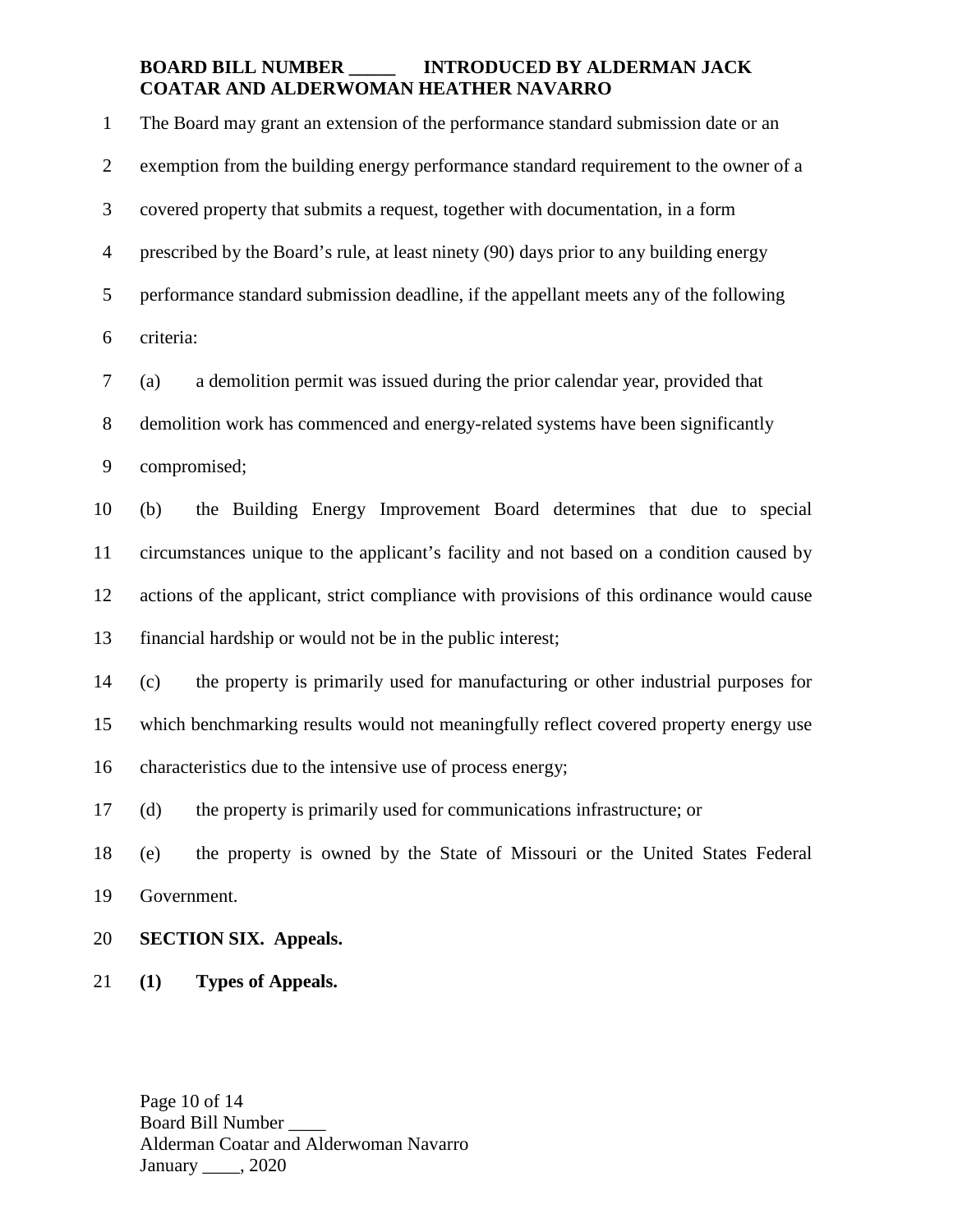1 Appeals of any decision of the Commissioner regarding any person's failure to meet any

2 required building energy performance standard can be made to the Building Energy

3 Improvement Board.

4 **(2) Filing Date of Appeal.** 

5 Any allowable appeal pursuant to this article shall be filed within thirty (30) calendar days after

6 the decision of the Building Division official that is being appealed.

## 7 **(3) Manner and Fee for Filing Appeals.**

8 Appeals shall be taken by filing with the Secretary to the Board a notice of appeal on such forms

9 as prescribed by the Board specifying the grounds thereof. The Board Secretary shall

10 immediately transmit to the Board such notice and all papers constituting the record upon which

11 the action appealed from is taken. The notice of appeal shall be accompanied by a fee of one

12 hundred dollars (\$100.00).

## 13 **(4) Multiple Appeals.**

14 In the event that more than one building, structure, or premises owned by the same person, firm,

15 or corporation has been cited for exactly the same violation and the owner has filed an appeal

16 with the board disputing the same citation, the appellant shall be permitted to file one appeal

17 covering all said buildings, structures, or premises and be charged one appeal fee. The decision

18 rendered by the Board shall apply to all buildings, structures, or premises involved in the appeal.

19 **(5) Board Hearings; Notifications.** 

20 After an appeal has been filed, the Secretary to the Board shall place the appeal on a Board

21 hearing agenda and the appellant shall be notified in writing by certified mail prescribing the

22 time, date, and location of the hearing not less than seven (7) days prior to said hearing. Such

Page 11 of 14 Board Bill Number \_\_\_\_ Alderman Coatar and Alderwoman Navarro January 2020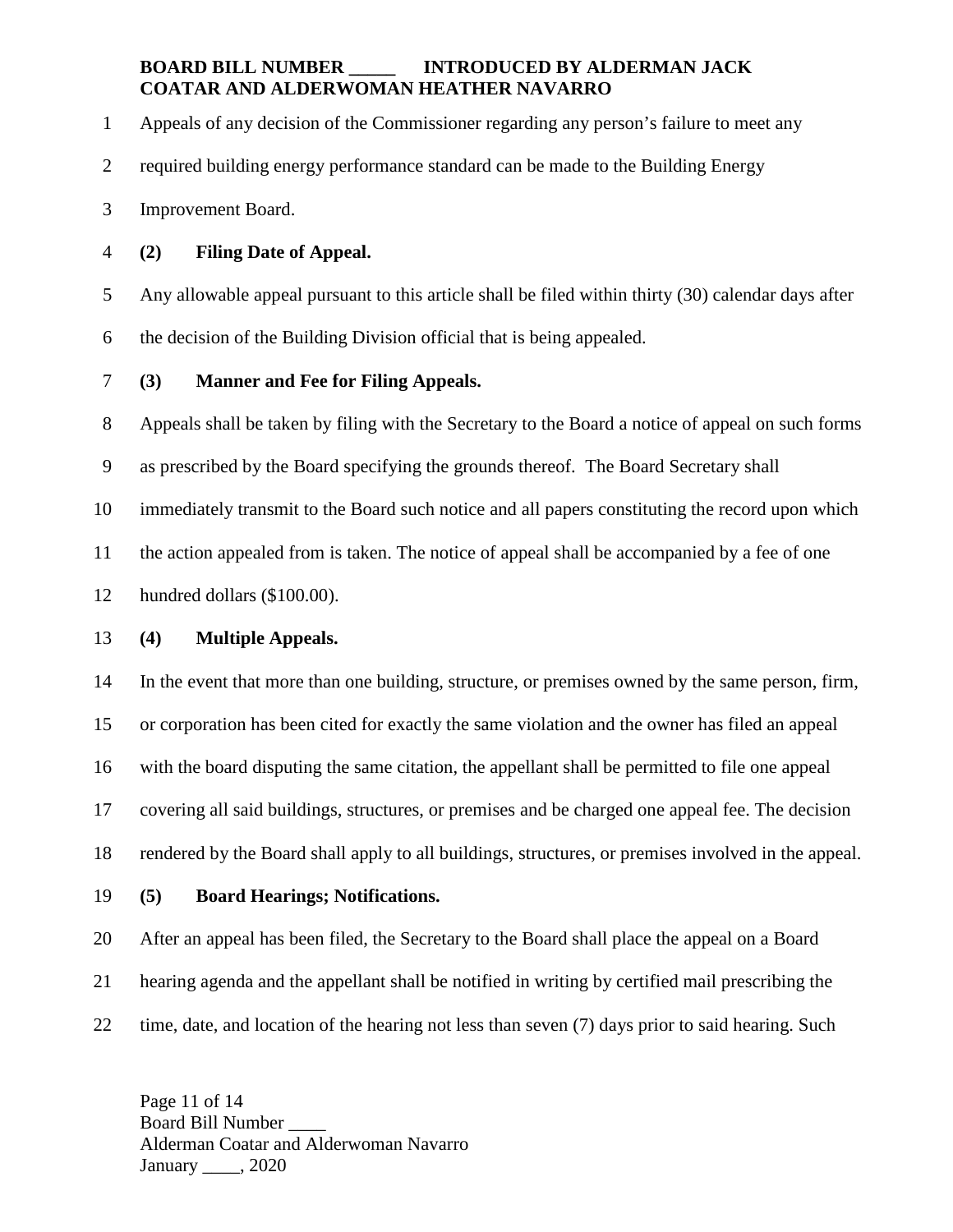1 hearing shall be held within a reasonable time after the filing of the notice of appeal, depending

2 on the scheduling of other appeals.

### 3 **(6) Appeals from Decisions of the Board.**

4 Any person(s) jointly or severally aggrieved by the decision of the Building Energy 5 Improvement Board shall be entitled to judicial review of the decision rendered by the Board as 6 provided in the Missouri Administrative Procedure Act, Sections 536.100 to 536.140 of the 7 Revised Statutes of Missouri.

#### 8 **(7) Hearing Officer.**

9 The Building Energy Improvement Board shall have the right to appoint a hearing officer to hear

10 and render a decision on any appeal filed with the Board. The hearing officer shall be an

11 attorney and on an approved list of attorneys who have administrative law experience. The

12 Director of Public Safety shall compile and maintain said list. The hearing officer shall have

13 such rights, responsibilities, and duties as the Building Energy Improvement Board and the

14 appellants shall have the same rights as an appellant appearing before the Building Energy

15 Improvement Board, including the right to appeal pursuant to the Missouri Administrative

16 Procedure Act.

#### 17 **SECTION SEVEN. Rules.**

18 The Commissioner may promulgate such rules as are necessary to carry out the

19 provisions of this article.

#### 20 **SECTION EIGHT. Severability.**

21 If any section, subsection, sentence, clause, phrase or other portion of this article is for any

22 reason declared unconstitutional or invalid, in whole or in part, by any court of competent

Page 12 of 14 Board Bill Number \_\_\_\_ Alderman Coatar and Alderwoman Navarro January 2020 23 jurisdiction, such portion shall be deemed severable, and such unconstitutionality or invalidity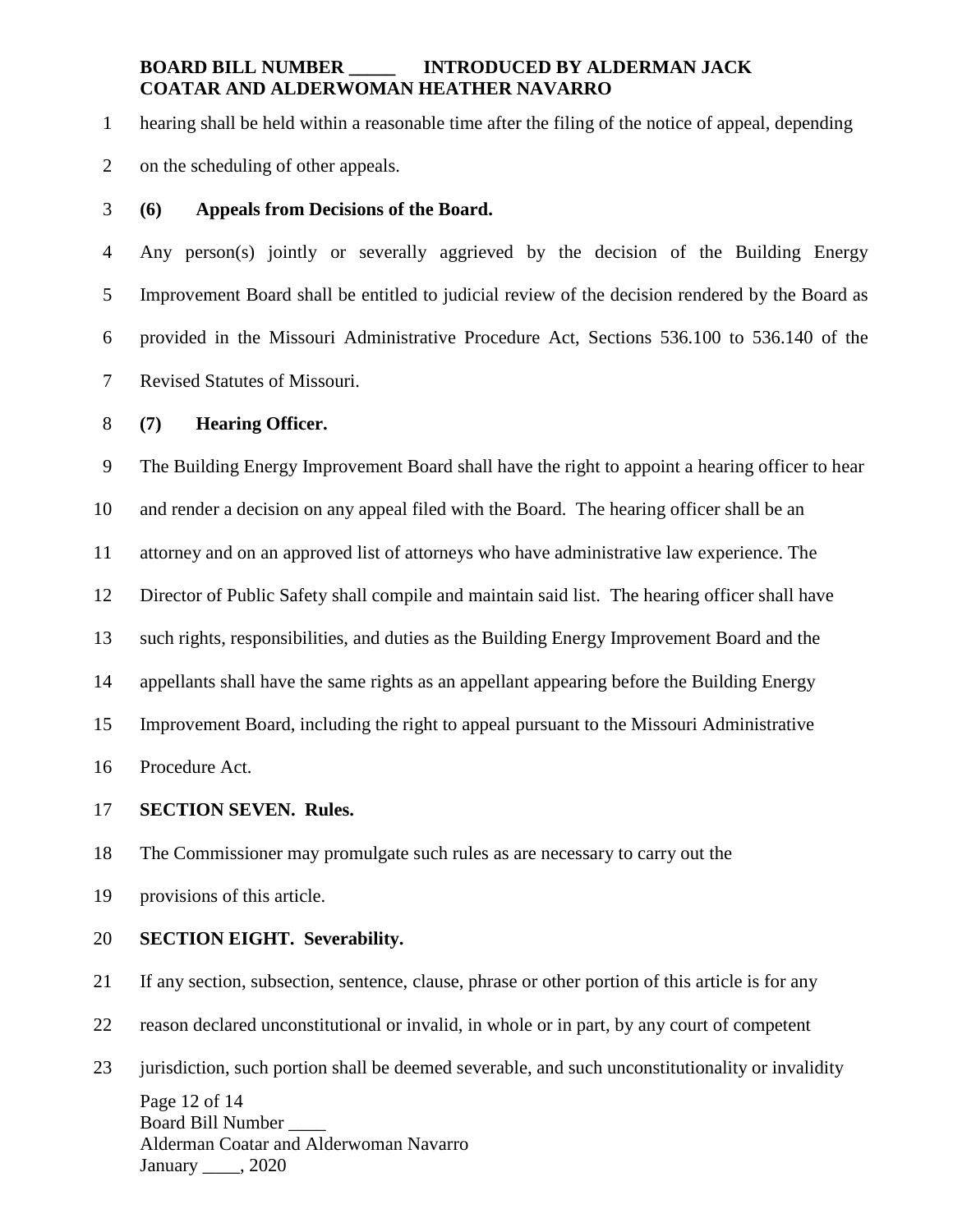1 shall not affect the validity of the remaining portions of this article, which remaining portions

2 shall continue in full force and effect.

### 3 **SECTION NINE. Emergency Clause.**

4 This being an Ordinance necessary for the immediate preservation of public peace, health and

5 safety, it is hereby declared to be an emergency measure within the meaning of Sections 19 and

6 20 or Article IV of the Charter of the City of St. Louis and therefore this Ordinance shall become

7 effective immediately upon its passage and approval by the Mayor.

### 8 **SECTION TEN. Maintenance of Records.**

9 (a) Owners of covered properties shall maintain records that are necessary for demonstrating

10 compliance with this article, including but not limited to, energy bills and any reports or forms

11 received from tenants and utilities. All such records shall be preserved for a period of seven (7)

12 years from the applicable submission date. At the request of the Commissioner, such records

13 shall be made available for inspection and audit by the Commissioner.

14 (b) When a covered property changes ownership, the previous owner shall provide the new

15 owner all information for the years complying with the energy performance standard during the

16 time the previous owner was still in possession of the property.

## 17 **SECTION ELEVEN. Violations and Enforcement.**

18 (a) Ordinance Violation. Any person who fails to comply with any building energy

19 performance information submittal requirement mandated by this article or who

20 misrepresents any material fact in a document or report prepared as required by this

21 article shall result in the following:

22 (1) A written warning shall be issued by the Commissioner to any owner who fails to

Page 13 of 14 Board Bill Number \_\_\_\_ Alderman Coatar and Alderwoman Navarro January 2020 23 submit any required building energy performance information. Such warning letter shall